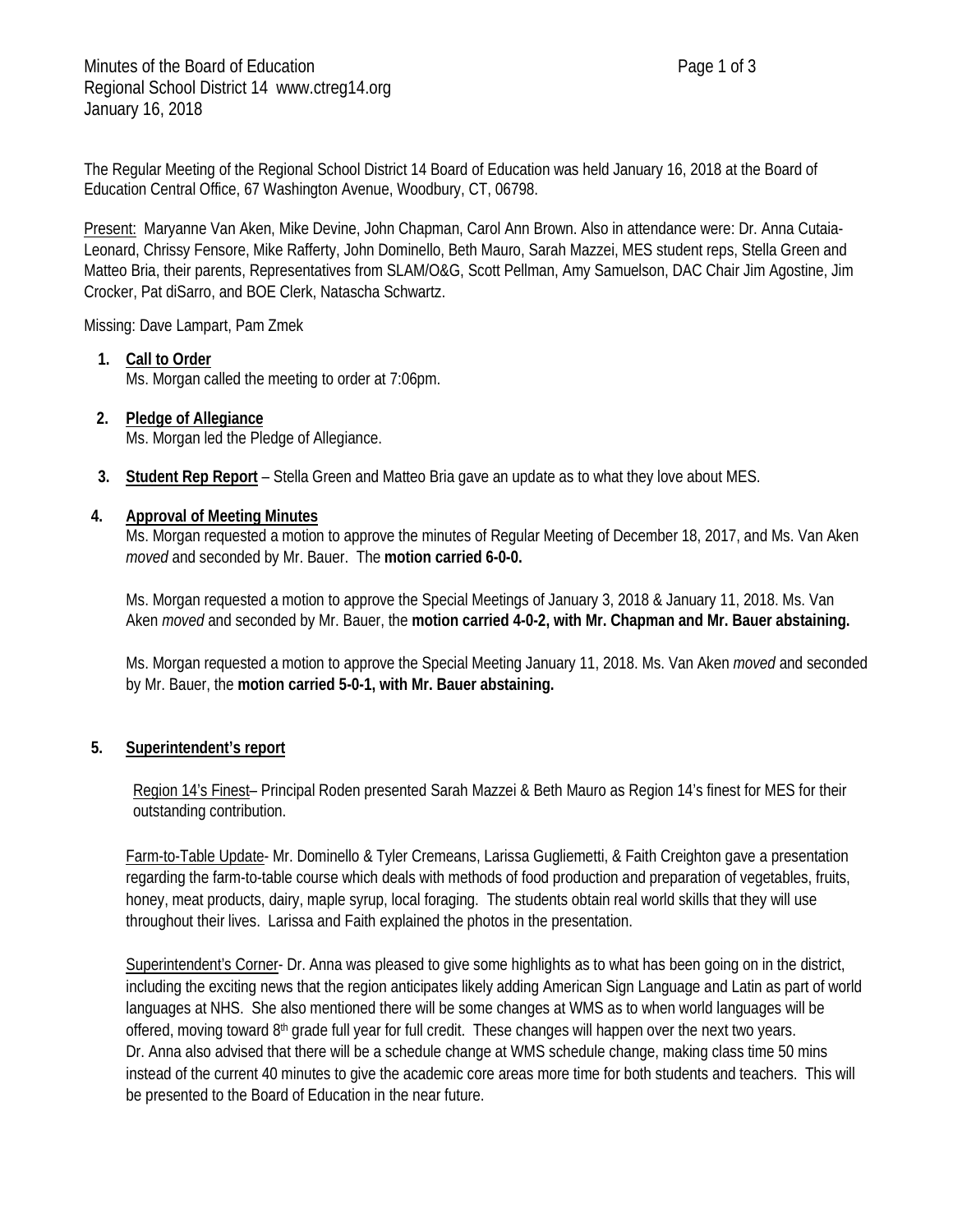MES has been very fortunate to have received snowshoes which were graciously donated to the school for students' use. Students have been eagerly awaiting their change to try them. Lastly, the Region held a building based professional learning day, whereby each school was able to select a priority to focus on. Some of the priorities consisted of working on feedback, curriculum writing, instructional model, and NHS focused on google classroom.

## **6. Board Committee Reports**

Building Committee – Mr. Chapman informed the public that the building committee will be meeting tomorrow night and that SLAM/O&G will be giving a thorough presentation of FF&E. He mentioned that all of the bids have been received for the project.

Community Relations - Ms. Morgan thanked everyone who attend conversation. The committee will hold a joint meeting with DAC and the BOE to go over all of the information that was presented by the attendees during the forum. It was a great opportunity and great outcome. Ms. Zmek to give a full report during the next BOE meeting.

Finance – Mr. Bauer YTD financials as of December 31, 2017 the district revenue is at approximately 52%, which represents \$17.3M. Expenditures to date are estimated at roughly 42%, representing \$14M. He also gave a summary regarding NHS damage from freezing weather and thanked Mr. Molzon and his team for limiting the damage and saving a lot of the equipment. He mentioned that the committee also did some follow up work regarding preschool tuition.

District Advisory – Dr. Anna mentioned that the BOE will have another look at the RFQ/P for approval. She thanked John Chapman for his help in revising the document to have it ready for the BOE tonight. She also thanked Jim Agostine for his presence. She gave an update on what the DAC is doing, going to schools for a walk through. She advised the public that the committee normally meets on the first Tuesday of the month and there is plenty of opportunity to be heard. Once the bids are received, the committee work closely with the BOE to review the proposals for the facilities and demographics assessment. Lastly she mentioned that she, Ms. Morgan, and Mr. Agostine will be meeting with PTOs in February to give a better idea to parents what the committee is about. There will also be a letter sent out to parents and something to be put into the newspaper in the very near future.

Policy – Mr. Chapman advised that the committee met earlier tonight and will meet again in the next month. There will be three policies to come before the BOE for a first read.

- **7. Board Chair Comments**  Ms. Morgan once again thanked the BOE members and attendees which attended the community forum.
- **8. Public Comment** none

## **9. Old Business**

A. The BOE discussed the changes/additions that Mr. Chapman made to the RFQ/P to clarify, then took a vote. Ms. Van Aken *moved* that the Region 14 Board of Education authorize and solicit qualifications and proposals from qualified firms for conducting a facilities condition and demographic assessment of the District and its school (RFQ#2018-205), as presented. Seconded by Mr. Chapman. **The motion carried 6-0-0.**